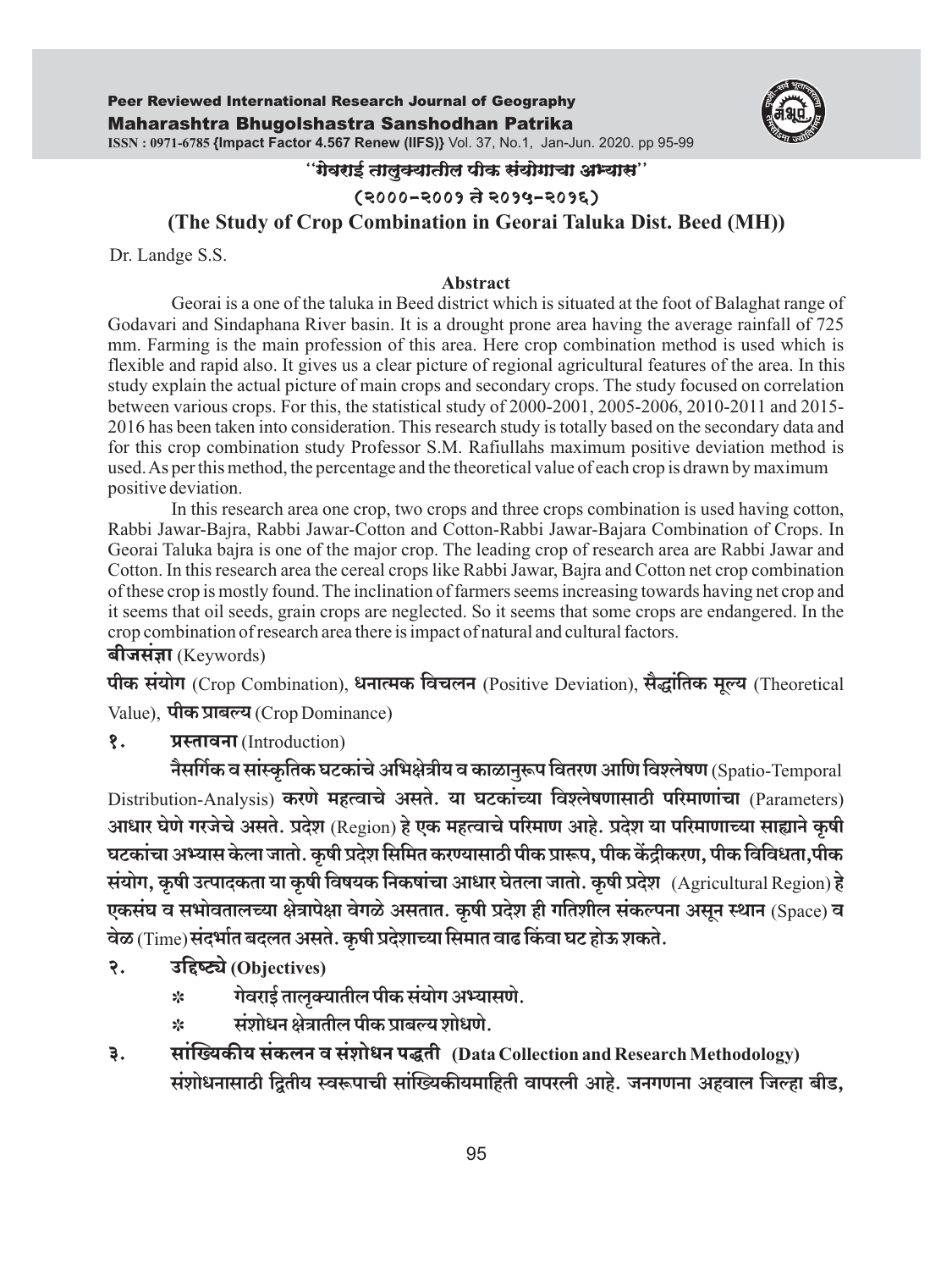Dr. Landge S.S.

माहिती कोष जिल्हा बीड, सामाजिक व आर्थिक समालोचन जिल्हा बीड, जिल्हा सांख्यिकीय कार्यालय बीड, कृषी भूगोल इत्यादीतून माहिती प्राप्त केली आहे. सदर संशोधनासाठी सन २०००–०१, २००५–०६, २०१०–११ व २०१५–१६ या प्रातिनिधीक वर्षाच्या सांख्यिकीचा वापर केला आहे. प्रत्येक पीक क्षेत्राची टक्केवारी काढली व त्यानंतर उतरत्या क्रमानुसार पिकांची मांडणी केली. तदुनंतर पीक संयोग अभ्यासकरिता प्रो. एस.एम. रफीउल्लाह (१९५६) यांच्या अधिकतम धनात्मक विचलन पद्धतीचा (Maximum Positive Deviation Method)आधार घेतला. पीक संयोग काढण्यासाठी प्रो. रफीउल्लाह यांच्या पुढील सूत्राचा वापर केला आहे.

$$
\frac{1}{2} \frac{1}{2} \frac{1}{2} \frac{1}{2} \frac{1}{2} \frac{1}{2} \frac{1}{2} \frac{1}{2} \frac{1}{2} \frac{1}{2} \frac{1}{2} \frac{1}{2} \frac{1}{2} \frac{1}{2} \frac{1}{2} \frac{1}{2} \frac{1}{2} \frac{1}{2} \frac{1}{2} \frac{1}{2} \frac{1}{2} \frac{1}{2} \frac{1}{2} \frac{1}{2} \frac{1}{2} \frac{1}{2} \frac{1}{2} \frac{1}{2} \frac{1}{2} \frac{1}{2} \frac{1}{2} \frac{1}{2} \frac{1}{2} \frac{1}{2} \frac{1}{2} \frac{1}{2} \frac{1}{2} \frac{1}{2} \frac{1}{2} \frac{1}{2} \frac{1}{2} \frac{1}{2} \frac{1}{2} \frac{1}{2} \frac{1}{2} \frac{1}{2} \frac{1}{2} \frac{1}{2} \frac{1}{2} \frac{1}{2} \frac{1}{2} \frac{1}{2} \frac{1}{2} \frac{1}{2} \frac{1}{2} \frac{1}{2} \frac{1}{2} \frac{1}{2} \frac{1}{2} \frac{1}{2} \frac{1}{2} \frac{1}{2} \frac{1}{2} \frac{1}{2} \frac{1}{2} \frac{1}{2} \frac{1}{2} \frac{1}{2} \frac{1}{2} \frac{1}{2} \frac{1}{2} \frac{1}{2} \frac{1}{2} \frac{1}{2} \frac{1}{2} \frac{1}{2} \frac{1}{2} \frac{1}{2} \frac{1}{2} \frac{1}{2} \frac{1}{2} \frac{1}{2} \frac{1}{2} \frac{1}{2} \frac{1}{2} \frac{1}{2} \frac{1}{2} \frac{1}{2} \frac{1}{2} \frac{1}{2} \frac{1}{2} \frac{1}{2} \frac{1}{2} \frac{1}{2} \frac{1}{2} \frac{1}{2} \frac{1}{2} \frac{1}{2} \frac{1}{2} \frac{1}{2} \frac{1}{2} \frac{1}{2} \frac{1}{2} \frac{1}{2} \frac{1}{2} \frac{1}{2} \frac{1}{2} \frac{1}{2} \frac{1
$$

२) टक्केवारी = 
$$
\frac{31 \text{ U} \cdot \text{m} \cdot \text{m}}{\text{एकूण पीक क्षेत्र}
$$
 x 100

सूत्र विस्तृत रूप–

| d  | विचलन (Deviation)                  |
|----|------------------------------------|
| Dp | धनात्मक विचलन (Positive Deviation) |
| Dn | ऋणात्मक विचलन (Negative Deviation) |
| N  | पिकांची संख्या                     |

#### $\mathsf{X}$ . अभ्यास क्षेत्र (Study Area)

बीड जिन्ह्यात एकूण अकरा तालुके असून गेवराई हा एक तालुका आहे. गेवराई तालुक्याचे पूर्वीचे नाव गवराई असे होते. बीड जिल्ह्याच्या उत्तरेस गोदावरी व सिंदफणा नद्यांच्या खोऱ्यात संशोधन क्षेत्र विस्ताररलेले आहे. गोदावरी नदीच्या सुपिक मैदानास गंगथडी असे म्हणतात. या प्रदेशात काळ्या रंगाची सुपिक मृदा आढळते तर इतरत्र खडकाळ मृदा आढळते. संशोधन क्षेत्र बालाघाट डोंगर रांगात पसरले आहे.

संशोधन क्षेत्रास पूर्व माजलगाव तालुका (जि. बीड,) पश्चिम पाथर्डी तालुका (जि. अहमदनगर), उत्तर अंबड तालुका (जि. जालना), दक्षिण बीड तालुका (जि. बीड), आग्नेय वडवणी तालुका (जि. बीड), वायव्य घनसावंगी तालुका (जि. जालना), ईशान्य पैठण तालुका (जि. औरंगाबाद), नैऋत्य शिरूर कासार (जि. बीड), इत्यादी तालुक्यांच्या सीमा आहेत.

गेवराई तालुक्याचे क्षेत्रफळ १४५५.६४ चौ.कि.मी. असून ग्रामीण क्षेत्रफळ १४५१.३४ चौ. कि.मी. तर नागरी क्षेत्रफळ ४.३० चौ.कि.मी. आहे. संशोधन क्षेत्रााचा अक्षवृत्तीय विस्तार 19º16'05" उ. ते 19º26'04" उ. असून रेखावृत्तीय विस्तार 74°61'57" पू. ते 75°44'46" पू. आहे. अभ्यास क्षेत्र अवर्षण प्रवण क्षेत्र असून हवामान उष्ण व कोरडे आहे. येथे जून ते सप्टेंबर या कालावधीत पाऊस पडतो. पावसाचे प्रमाण कमी असमन नाऊस अनियमित स्वरूपाचा आहे. ३९.४०° से. आहे. संशोधन क्षैत्रात गणोबा, चितोरा, सिंदफणा व गोदावरी या नद्या आहेत. गोदावरी प्रमुख नदी असून गेवराई तालुक्याच्या उत्तर सिमेवरून वाहते. सिंदफणा ही महत्त्वाची नदी असून गेवराई तालुक्याच्या दक्षिण सिमेवरून वाहते. जलसिंचनाच्या दृष्टीने संशोधन क्षेत्राच्या उत्तर भागात गोदावरी नदी व पैठण धरणाचा उजवा कालवा महत्त्वाचे आहे. सन २०११ च्या जनगणनेनुसार संशोधन क्षेत्राची एकूण लोकसंख्या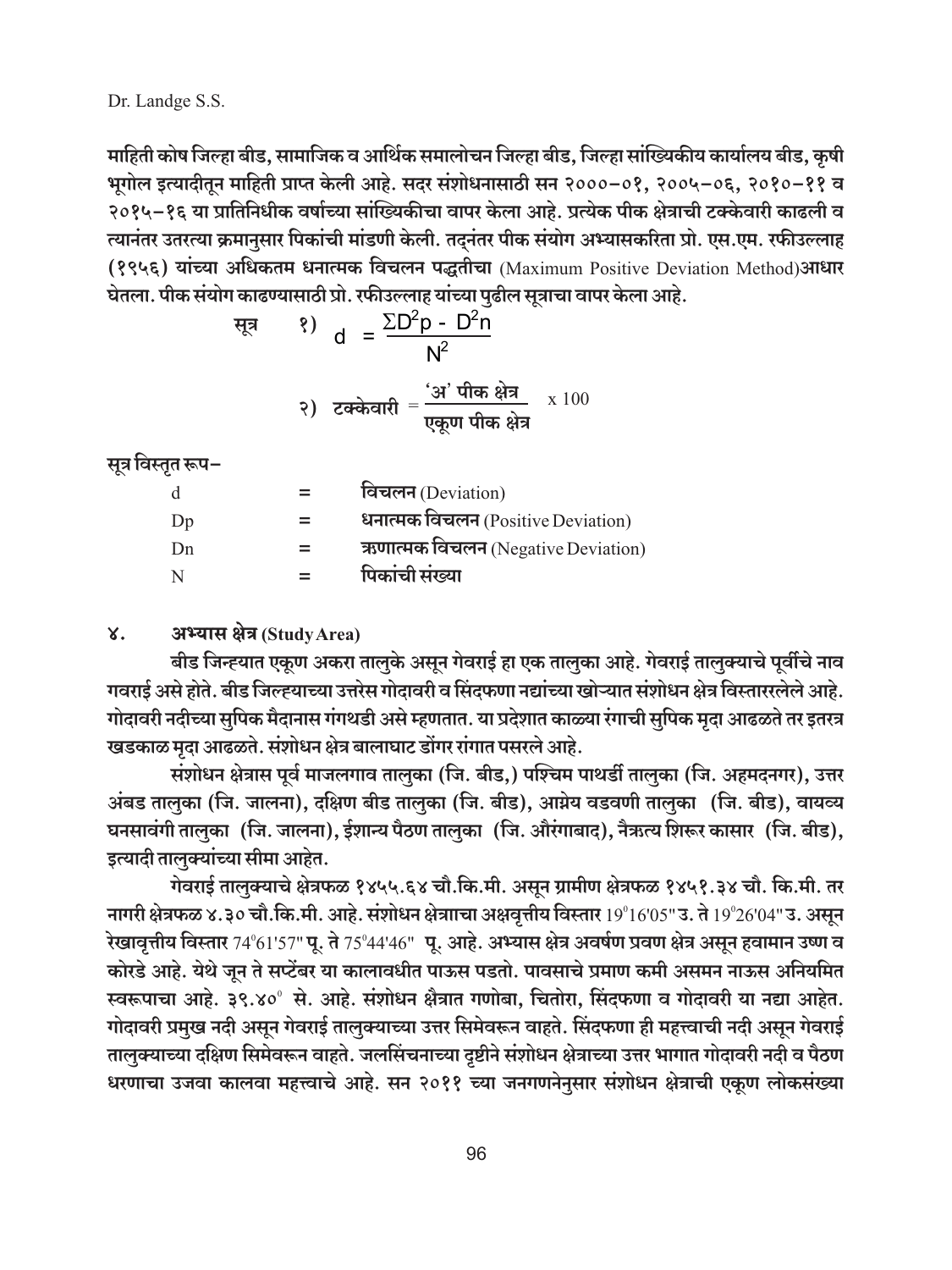Dr. Landge S.S.

२६२५४० इतकी होती. यापैकी ग्रामीण लोकसंख्या २३४०४८ तर नागरी लोकसंख्या २८४९२ होती.

पीक संयोग (Crop Combination) ५.

ंव्याख्या– ''मुख्य पिकाबरोबर इतर दय्यम पिकांचे उत्पादन घेतले जाते त्यास पीक संयोग म्हणतात''

''प्रमुख पीक समुहाला पीक साहचर्य असे म्हणतात.''

पीक संयोगात एका विशिष्ट प्रदेशातील पिकांचा अभ्यास केला जातो. पी.ई. जेम्स व सी.एफ. जोन्स यांच्या मते पीक संयोग अभ्यासशिवाय कुषीची क्षेत्रीय वैशिष्ट्ये व्यवस्थित समजू शकणार नाहीत. पीक क्षेत्रीय प्रभाव (Crop Regional Effectiveness), पीके क्षेत्रीय विविधता (Crop Regional Diversification) व पीक संख्या (Number of Crops) याची माहिती मिळू शकते. प्रमुख पिके व गौण पिके यांचे वास्तव चित्र स्पष्ट होते. तसेच कृषी समस्यांचा शोध घेता येतो. या समस्या दर करण्यास नियोजनकर्त्यास मदत होऊ शकते.

पीक संयोगात पिकांच्या संख्येला किंवा पिकाखालील क्षेत्राला जास्त महत्त्व नसते तर पिका-पिकामधील सहसंबंध (साहचर्य) याला जास्त महत्त्व असते. पीक संयोग अभ्यासामुळे विशिष्ट प्रदेशातील नैसर्गिक व सांस्कृतिक घटक कोणत्या पिकांच्या पिकांच्या लागवडीसाठी योग्य-अयोग्य आहेत हे निश्चित करता येऊ शकते. याच अनुषंगाने गेवराई तालुक्यातील पीक संयोगाचा अभ्यास केला आहे.

पीक संयोग अभ्यासण्यासाठी विविध सांख्यिकीय पद्धतीचा वापर केला जाता जे.सी. विवर (१९५४), एस.एम. रफीउल्लाह (१९५६), किकािजू डुईज (१९५९) यांच्या सांख्यिकीय पद्धती विशेष महत्त्वाच्या आहेत. या कृषी तज्ज्ञाचे पीक संयोग अभ्यासात महत्त्वपूर्ण योगदान आहे. या प्रमुख कृषी तज्ज्ञाशिवाय इतर अनेकांने पीक संयोग अभ्यासात महत्त्वाची भूमिका निभावली आहे. प्रस्तुत संशोधनासाठी एस.एम. रफीउल्लाह यांच्या पीक संयोग पद्धतीचा आधार घेतला आहे.

कुषी भूगोलात सर्वप्रथम सन १९५४ मध्ये विवर यांनी पीक संयोग निर्धारित करण्यासाठी सांख्यिकीय पद्धतीचा वापर केला आहे. सन १९५६ मध्ये एस.एम. रफीउल्लाह यांनी जे.सी. विवर यांच्या पीक संयोग पद्धतीतील त्रूटी दरस्त करून Maximum Positive Deviation Method (अधिकतम धनात्मक विचलन पद्धत) विकसित केली. या पद्धतीनुसार प्रत्येक पिकाचे शेका प्रमाण व Theoretical Value यांच्या आधारे काढलेले धनात्मक विचलन घेतलेले आहे. सर्वाधिक धनात्मक विचलन हे पीक संयोग दर्शविते. रफीउल्लाह यांची पीक संयोग अभ्सास पद्धती उत्कृष्ट, वस्तुनिष्ठ व शास्त्रीय अशी आहे.

| पीक संयोग                  | सैद्धांतिक मूल्य (Theoretical Value) |
|----------------------------|--------------------------------------|
| एक पीक संयोग (Monoculture) | एका पिकाखालील क्षेत्र– ५०%           |
| दोन पीक संयोग              | एका पिकाखालील क्षेत्र– २५%           |
| तीन पीक संयोग              | एका पिकाखालील क्षेत्र– १६.६%         |
| चार पीक संयोग              | एका पिकाखालील क्षेत्र– १२.५ %        |
| पाच पीक संयोग              | एका पिकाखालील क्षेत्र– १०.०%         |
| दहा पीक संयोग              | एका पिकाखालील क्षेत्र– ५.०%          |
|                            |                                      |

रफीउल्लाह यांनी Theoretical Standard च्या किंमती खालीलप्रमाणे गृहीत धरल्या.

**Theoretical Standard**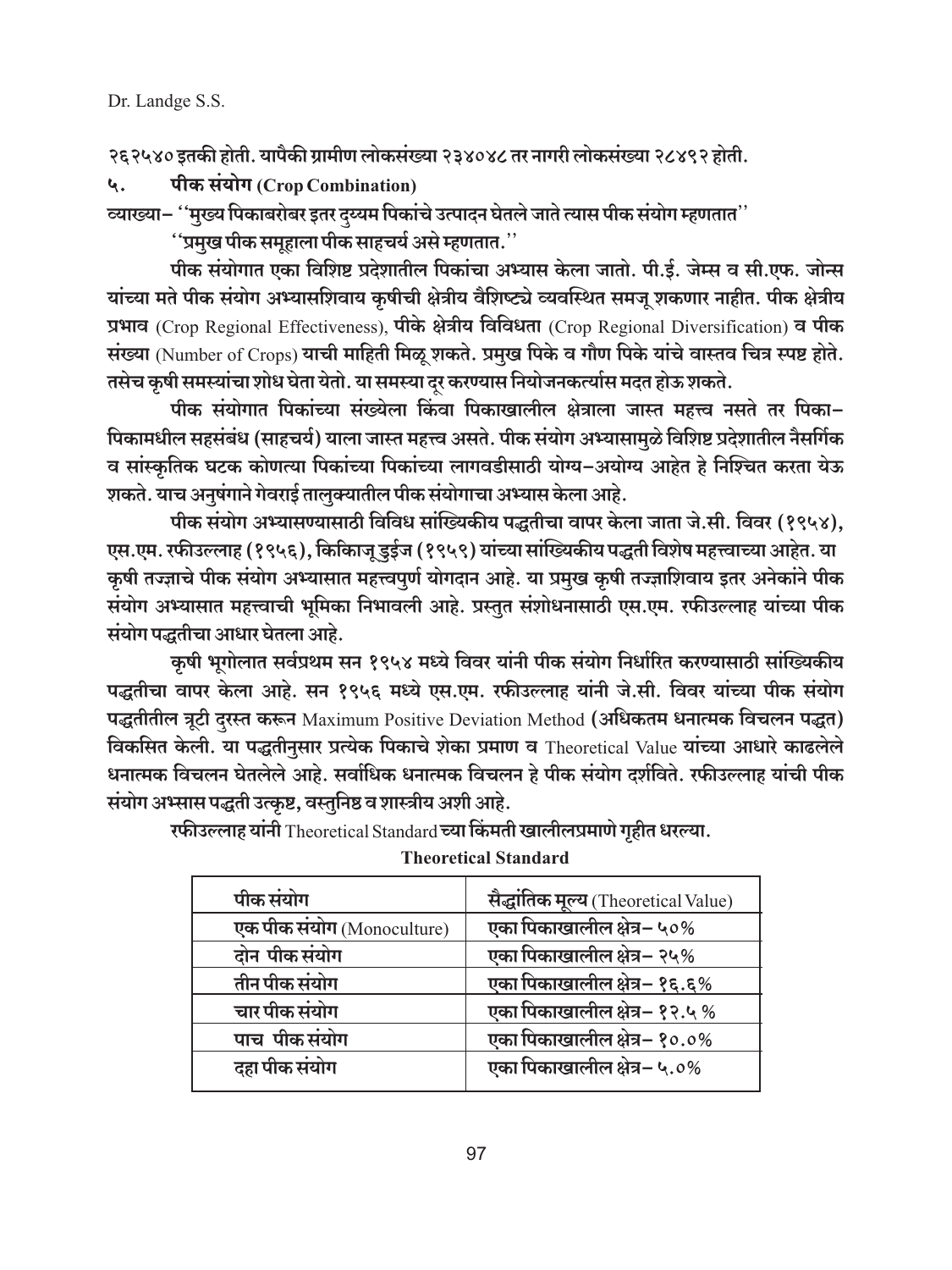| वर्ष                        | २०००-२००१       |                | २००५-२००६ |                 |                | २०१०-२०११ |                 |                | २०१५-२०१६ |                 |                |       |
|-----------------------------|-----------------|----------------|-----------|-----------------|----------------|-----------|-----------------|----------------|-----------|-----------------|----------------|-------|
| अ.<br>क्र.                  | पिके            | पीक<br>क्षेत्र | विचलन     | पिके            | पीक<br>क्षेत्र | विचलन     | पिके            | पीक<br>क्षेत्र | विचलन     | पिके            | पीक<br>क्षेत्र | विचलन |
| १                           | रब्बा<br>ज्वारी | 6.33           | 358.0     | रब्बा<br>ज्वारी | 03.0           | 429.0     | कापूस           | 63.0           | 858.0     | कापूस           | 94.0           | ६२५.० |
| २                           | बाजरा           | ३८.०           | 850.0     | कापूस           | ३५.०           | ५५१.०     | रब्बा<br>ज्वारी | ५५.०           | 835.0     | रब्बा<br>ज्वारी | 49.0           | ३३६.० |
| ₹                           | कापूस           | 85.0           | 383.0     | बाजरो           | ३५.०           | ३५२.२     | बाजरी           | 85.0           | 808.8     | हरभरा           | 89.0           | 499.0 |
| Χ                           | तूर             | 82.0           | २३३.०     | तूर             | 82.0           | २२९.०     | तूर             | 88.0           | 308.8     | बाजरो           | $0$ , $9$      | 5.005 |
| $\mathcal{L}_{\mathcal{A}}$ | करडइ            | $0\sqrt{9.0}$  | 858.0     | हरभरा           | 82.0           | १५८.४     | गहू             | 80.0           | १९१.९     | तूर             | $0\sqrt{9.0}$  | २६३.० |

# गेवराई तालुक्यातील पिके, पीक क्षेत्र व विचलन पीक क्षेत्र -टक्केवारी

स्त्रोत-संशोधक

सन २०००-२००१ मधील गेवराई तालुक्यातील पीक संयोग अभ्यासाकरिता रब्बी ज्वारी, बाजरी, कापूस, तूर व करडई या सुरूवातीच्या पाच पीक क्षेत्राचा आधार घेतला आहे. उपरोक्त सारणीनुसार या वर्षी सर्वाधिक धनात्मक विचलन ४२०० असून यानुसार सन २०००–२००१ वर्षी गेवराई तालुक्यात दोन पीक संयोग आढळून येतो. या वर्षी संशोधन क्षेत्रात रब्बी ज्वारी व बाजरी या दोन पिकांचा पीक संयोग योग्य आहे. रब्बी ज्वारी व बाजरी या पिकांमध्ये क्षेत्रीय सहसंबंध असून या पिकांचे प्राकल्य आढळते. इतर पिके दुय्यम स्वरूपाचे आहेत.

संशोधन क्षेत्रातील पीक संयोग काढण्यासाठी सन २००५-०६ वर्षातील पीक क्षेत्राच्या आधारे पहिले पाच पिके अभ्यासासाठी निवडली आहे. यामध्ये रब्बी ज्वारी, कापूस, बाजरी, तूर व हरभरा या पिकांचा समावेश आहे. वरील सारणीनुसार या वर्षी कमाल धनात्मक विचलन ५५१० असून यानुसार दोन पिकांचा पीक संयोग योग्य आहे. रब्बी ज्वारी व कापूस या दोन पिकांचा पीक संयोग असून यामध्ये क्षेत्रीय सहसंबंध आढळतो. सन २००५– ०६ मध्ये रब्बी ज्वारी व कापूस या पिकांचे वर्चस्व असून इतर पिके दुय्यम आहेत.

अभ्यास क्षेत्रात सन २०१०–२०११ वर्षातील पीक संयोगाचा अभ्सास करण्यासाठी कापूस, रब्बी ज्वारी, बाजरी, तूर व गह या सुरूवातीच्या पाच पिकांचा आधार घेतला आहे. जास्तीत जास्त धनात्मक विचलन ४०११ असून यानुसार तीन पिकांच्या पीक संयोग योग्य आहे. कापूस, रब्बी ज्वारी व बाजरी या तीन पिकांचा पीक संयोग असून ही प्रभावी पिके आहेत. इतर पिके दय्यम आहेत.

गेवराई तालुक्यातील सन २०१५-१६ सालातील पीक संयोग शोधण्यासाठी कापूस, रब्बी ज्वारी, हरभरा, बाजरी व तूर इत्यादी पिकांचे क्षेत्र विचारत घेतले आहे. या वर्षाचे कमाल धनात्मक विचलन ६२५.० असून हे विचलन एक पिकांचे आहे. यावरून एकाकी पीक (Monoculture) प्राबल्य आढळते. सन २०१५-१६ मध्ये कापूस हे प्रभावी पीक आहेत. त्यामुळे इतर पीक संयोग आढळून येत नाही.

संशोधन क्षेत्रात सन २०००–०१ व २००५–०६ या वर्षी दोन पीक संयोग असून परंतु पीक संयोग सारखेच असले तरी त्यामधील पिके ही वेगवेगळी आहेत. ती अनुक्रमे रब्बी ज्वारी-बाजरी व रब्बी ज्वारी कापुस अशी